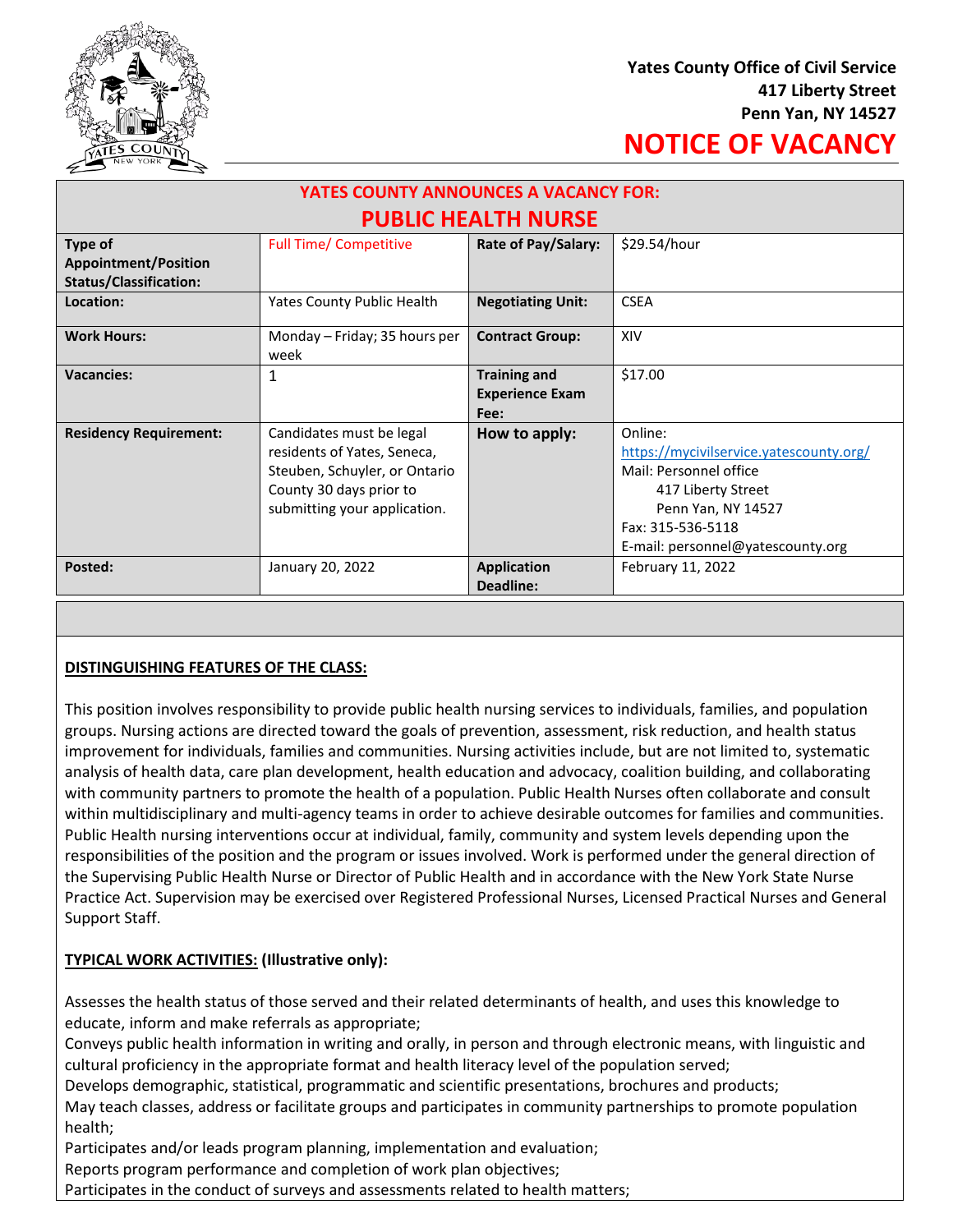Compiles and uses records, reports and statistical information for planning and evaluation of public health programs; Participates in or leads quality improvement projects;

Investigates reports of communicable disease and infection;

Completes and maintains activity records, patient files, and program records in compliance with Nursing Standards, Grant requirements, and NYSDOH regulations;

May perform skilled nursing care, administer immunizations and biologics, and perform procedures such as venipuncture and specimen collection and shipment for patients in the community setting and in clinics;

May provide nursing oversight to Licensed Practical Nurses in the administration of immunizations, biologics and the performance of uncomplicated procedures such as venipuncture;

Coordinates plans for service with other professionals concerned with the individual or family including but not limited to physicians, nurses, physical, occupational and speech therapists, nutritionists and social workers; from both within the department and outside of the department;

Participates in emergency preparedness planning and response efforts;

Performs other duties as assigned.

# **FULL PERFORMANCE KNOWLEDGE, SKILLS, ABILITIES AND PERSONAL CHARACTERISTICS:**

Thorough knowledge of the current principles, practices and techniques of public health nursing; Good knowledge and understanding of the principles of Public Health Sciences (biostatistics, epidemiology, environmental, social & behavioral health);

Working knowledge and ability to perform duties in accordance with nationally adopted Core Competences for Public Health Professionals;

Working knowledge and ability to follow public health laws, regulations and policies;

Good analytic & assessment skills necessary to participate in community health assessments; Good program planning and evaluation skills;

Good cultural and linguistic competency;

Ability to adhere to ethical principles in the collection, maintenance, use and dissemination of data & information;

Ability to follow technical oral and written instructions and to make sound professional judgments:

Ability to plan and supervise the work of others;

Ability to effectively communicate in written, oral and electronic form;

Ability to establish effective working relationships with a wide variety of people;

Ability to operate a personal computer, utilize the internet, and common office software programs, including Word, Excel, Publisher, etc., and ability to learn proprietary software applications;

Ability to perform in a reasonable manner the essential functions of the position.

## **MINIMUM QUALIFICATIONS:**

- a) Graduation from a regionally accredited college or university or one accredited by the New York State Board of Regents to grant degrees with a Bachelor's Degree or higher in Nursing; AND
- b) Licensure and current registration to practice as a Registered Professional Nurse in New York State.

## **SPECIAL REQUIREMENTS:**

- a) Possession of a valid New York State Driver's license is required at the time of appointment, and such license must be maintained in good standing throughout the tenure of employment in the position;
- b) Must be able to be fitted for, and wear a NIOSH 95 mask.
- c) One (1) year of full time or equivalent part-time paid experience working as a licensed Registered Nurse and/or experience working in public health is beneficial but not required.

## **PRE-EMPLOYMENT REQUIREMENTS:**

All Yates County employees will be subjected to a background check, Workers Compensation medical physical, E-Verify Employment Verification, possible drug testing and, depending on the position, fingerprinting.